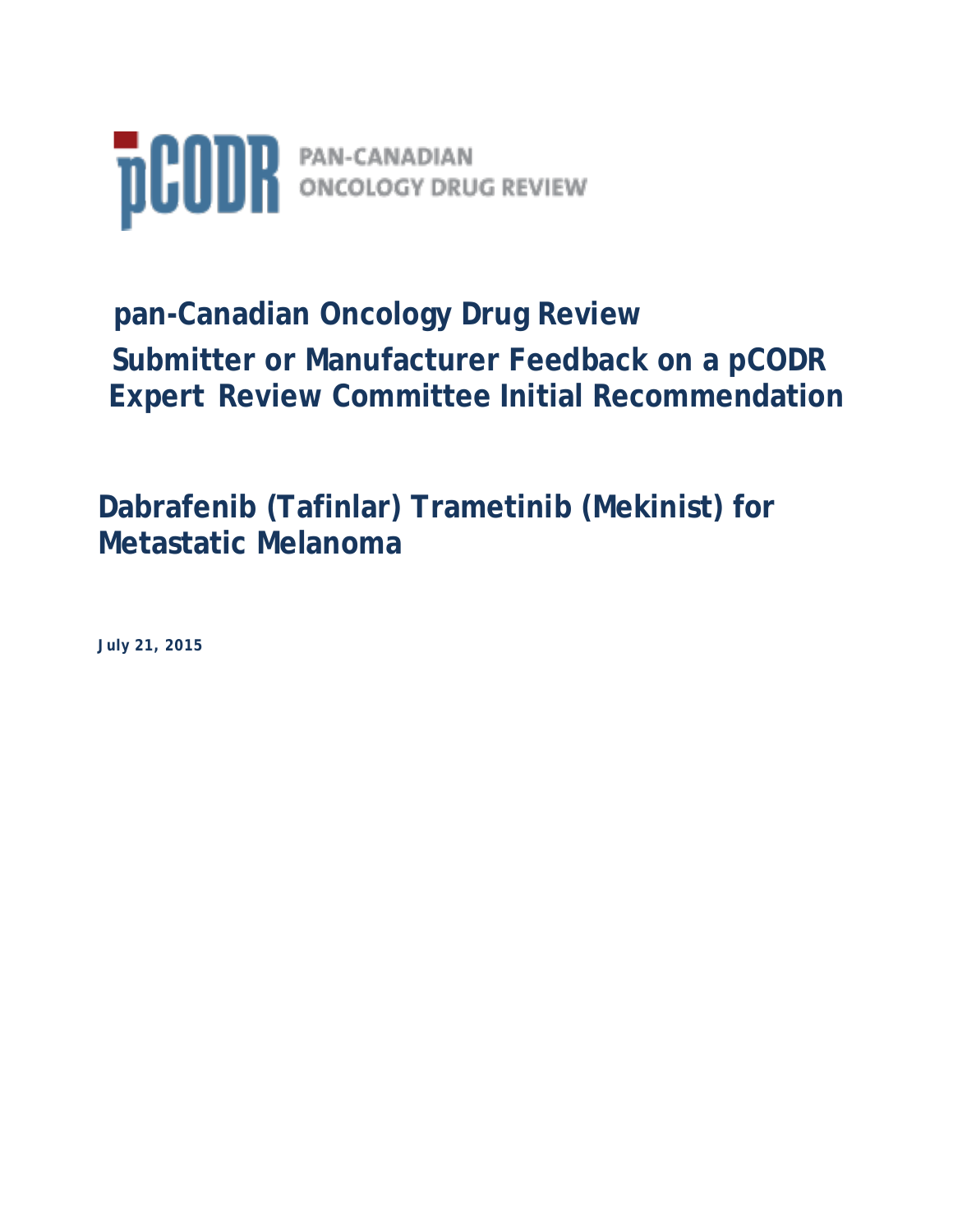## **Feedback on pERC Initial Recommendation**

| Name of the Drug and Indication(s):<br>Trametinib (Mekinist) | Dabrafenib (Tafinlar) in combination with |
|--------------------------------------------------------------|-------------------------------------------|
|                                                              | for treatment of patients with BRAF V600  |
|                                                              | unresectable or metastatic melanoma       |
| Role in Review (Submitter and/or                             |                                           |
| Manufacturer):                                               | Submitter                                 |
| <b>Organization Providing Feedback</b>                       | <b>Novartis</b>                           |

*\*pCODR may contact this person if comments require clarification. Contact information will not be included in any public posting of this document by pCODR.*

#### **3.1 Comments on the Initial Recommendation**

- a) Please indicate if the Submitter (or the Manufacturer of the drug under review, if not the Submitter) agrees or disagrees with the initial recommendation:
- X agrees agrees in part disagree

*Novartis is pleased with pCODR's review of Tafinlar in combination with Mekinist for BRAF V600 mutation unresectable or metastatic melanoma and pCODR's recognition of the net clinical benefit (overall survival and progression free survival), manageable toxicities and stable and or improved quality of life compared with a single BRAF inhibitor dabrafenib or vemurafenib in the first line setting. pERC also acknowledges that Tafinlar in combination with Mekinist aligns with patient values.*

- b) Notwithstanding the feedback provided in part a) above, please indicate if the Submitter (or the Manufacturer of the drug under review, if not the Submitter) would support this initial recommendation proceeding to final pERC recommendation ("early conversion"), which would occur within 2(two) business days of the end of the consultation period.
- $\underline{X}$  Support conversion to final  $\underline{X}$  Do not support conversion to final<br>recommendation<br>recommendation recommendation. Recommendation does not require Recommendation should be reconsideration by pERC. reconsidered by pERC.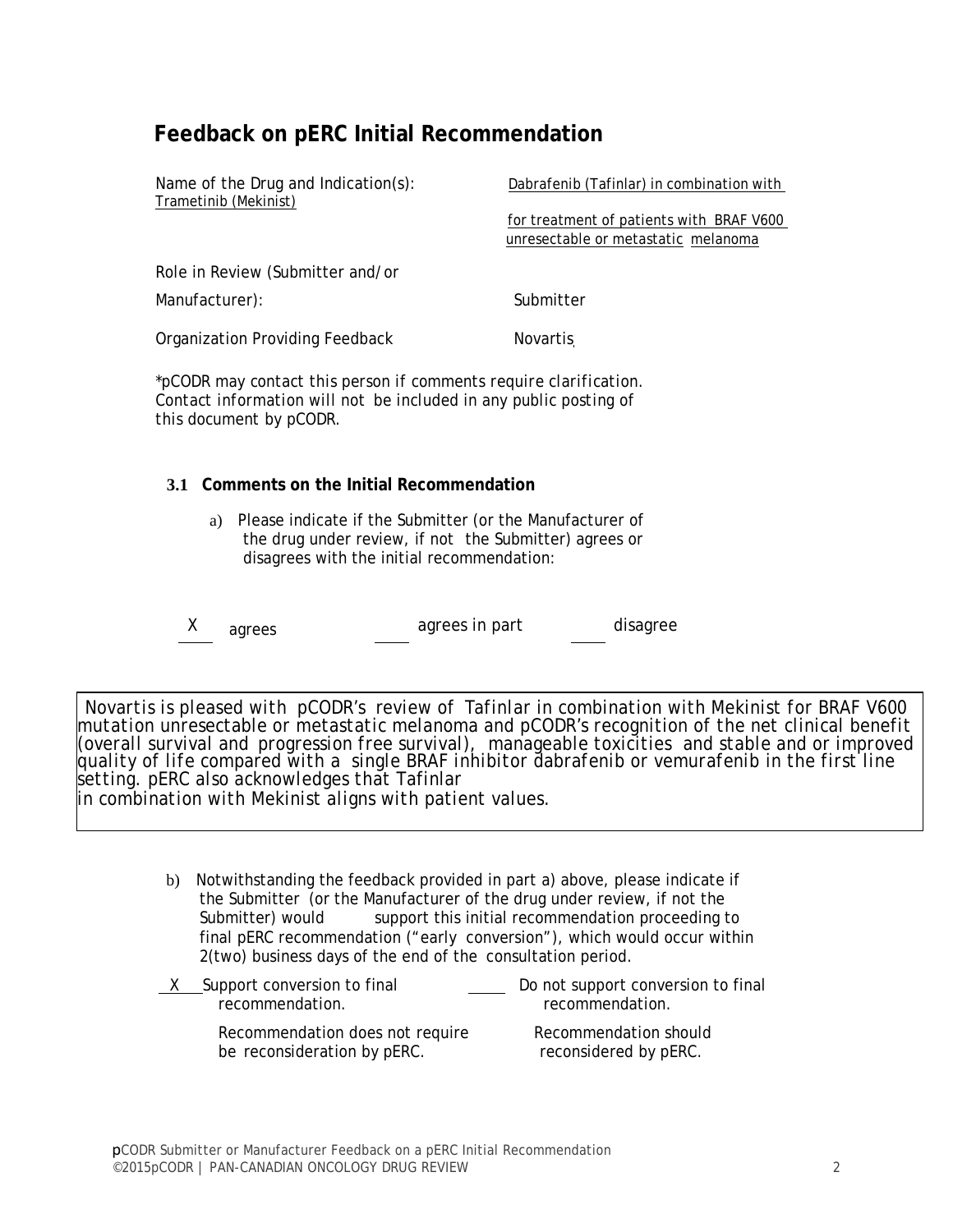c) Please provide feedback on the initial recommendation. Is the initial recommendation or are the components of the recommendation (e.g., clinical and economic evidence) clearly worded? Is the intent clear? Are the reasons clear?

| Page<br>Number | Section<br>Title | Paragraph,<br>Line Number | <b>Comments and Suggested Changes to</b><br><b>Improve Clarity</b> |
|----------------|------------------|---------------------------|--------------------------------------------------------------------|
|                |                  |                           |                                                                    |
|                |                  |                           |                                                                    |
|                |                  |                           |                                                                    |
|                |                  |                           |                                                                    |

#### **3.2 Comments Related to Submitter or Manufacturer-Provided Information**

Please provide feedback on any issues not adequately addressed in the initial recommendation based on any information provided by the Submitter (or the Manufacturer of the drug under review, if not the Submitter) in the submission or as additional information during the review.

Please note that new evidence will be not considered at this part of the review process, however, it may be eligible for a Resubmission. If you are unclear as to whether the information you are providing is eligible for a Resubmission, please contact the pCODR Secretariat.

| Page<br>Number | Section<br>Title | Paragraph,<br>Line Number | Comments related to Submitter or<br>Manufacturer-Provided Information |
|----------------|------------------|---------------------------|-----------------------------------------------------------------------|
|                |                  |                           |                                                                       |
|                |                  |                           |                                                                       |
|                |                  |                           |                                                                       |
|                |                  |                           |                                                                       |

#### **3.3 Additional Comments about the Initial Recommendation Document**

Please provide any additional comments:

| Page   Section<br>Number   Title | Section | Paragraph,<br>Line Number | <b>Additional Comments</b> |
|----------------------------------|---------|---------------------------|----------------------------|
|                                  |         |                           |                            |
|                                  |         |                           |                            |
|                                  |         |                           |                            |
|                                  |         |                           |                            |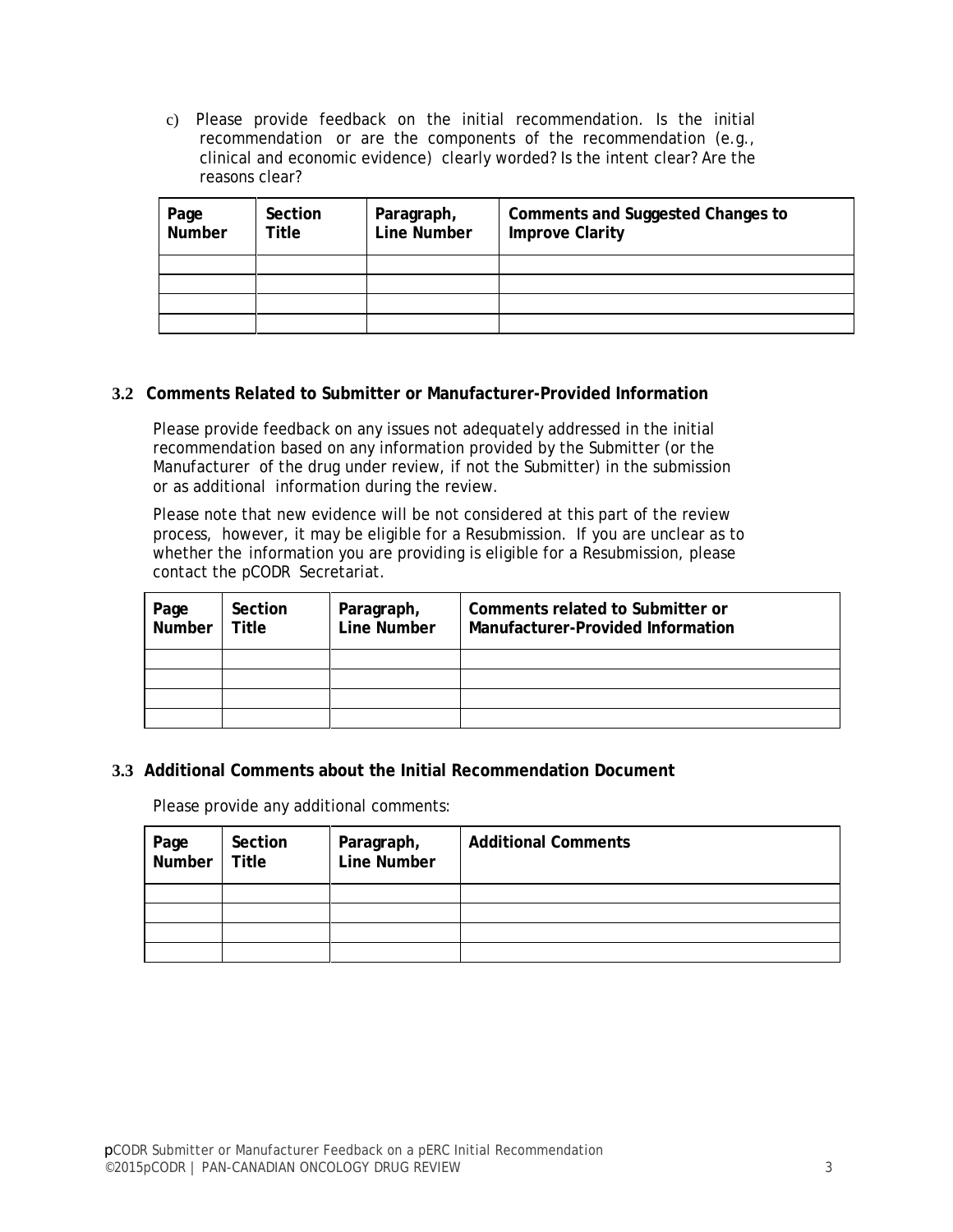## **About Completing This Template**

pCODR invites the Submitter, or the Manufacturer of the drug under review if they were not the Submitter, to provide feedback and comments on the initial recommendation made by pERC. (See www.cadth.ca/pcodr for information regarding review status and feedback deadlines.)

As part of the pCODR review process, the pCODR Expert Review Committee makes an initial recommendation based on its review of the clinical, economic and patient evidence for a drug. (See www.cadth.ca/pcodr for a description of the pCODR process.) The initial recommendation is then posted for feedback and comments from various stakeholders. The pCODR Expert Review Committee welcomes comments and feedback that will help the members understand why the Submitter (or the Manufacturer of the drug under review, if not the Submitter), agrees or disagrees with the initial recommendation. In addition, the members of pERC would like to know if there is any lack of clarity in the document and if so, what could be done to improve the clarity of the information in the initial recommendation. Other comments are welcome as well.

All stakeholders have 10 (ten) business days within which to provide their feedback on the initial recommendation and rationale. If all invited stakeholders agree with the recommended clinical population described in the initial recommendation, it will proceed to a final pERC recommendation by 2 (two) business days after the end of the consultation (feedback) period. This is called an "early conversion" of an initial recommendation to a final recommendation.

If any one of the invited stakeholders does not support the initial recommendation proceeding to final pERC recommendation, pERC will review all feedback and comments received at the next possible pERC meeting. Based on the feedback received, pERC will consider revising the recommendation document as appropriate. It should be noted that the initial recommendation and rationale for it may or may not change following consultation with stakeholders.

The final pERC recommendation will be made available to the participating provincial and territorial ministries of health and cancer agencies for their use in guiding their funding decisions and will also be made publicly available once it has been finalized.

### **Instructions for Providing Feedback**

- a) Only the group making the pCODR Submission, or the Manufacturer of the drug under review can provide feedback on the initial recommendation.
- b) Feedback or comments must be based on the evidence that was considered by pERC in making the initial recommendation. No new evidence will be considered at this part of the review process, however, it may be eligible for a Resubmission.
- c) The template for providing *Submitter or Manufacturer Feedback on pERC Initial Recommendation*  can be downloaded from the pCODR website. (See www.cadth.ca/pcodr for a description of the pCODR process and supporting materials and templates.)
- d) At this time, the template must be completed in English. The Submitter (or the Manufacturer of the drug under review, if not the Submitter) should complete those sections of the template where they have substantive comments and should not feel obligated to complete every section, if that section does not apply. Similarly, the Submitter (or the Manufacturer of the drug under review, if not the Submitter) should not feel restricted by the space allotted on the form and can expand the tables in the template as required.